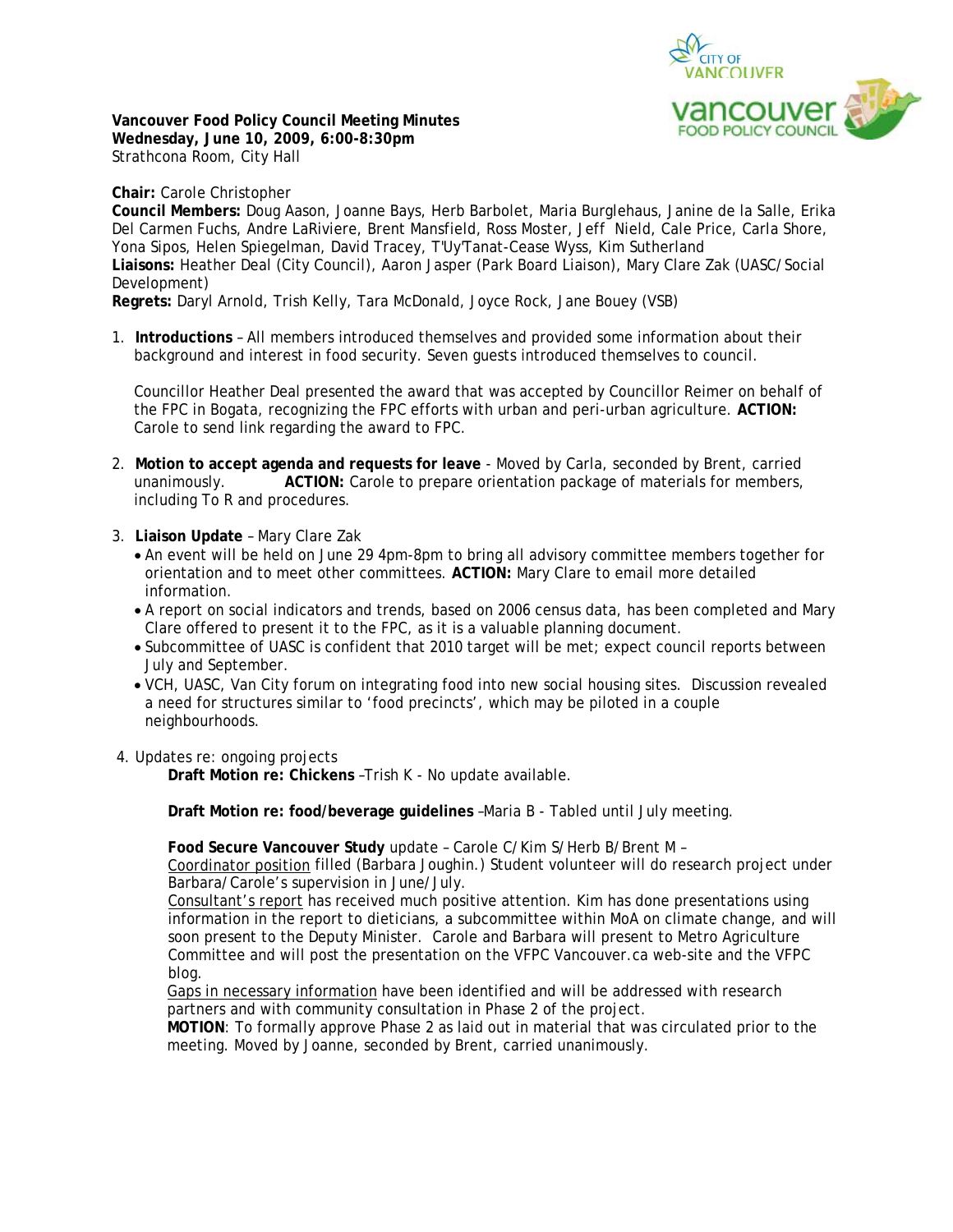# **Public Clarity re: F.P. Coordinator title** – Carla S

 After discussion with Mary Clare, it was felt that both internal and external communication was needed to clarify that the Food Policy Coordinator position no longer exists and that the new UASC operates to better coordinate the work of food policy in the city. **ACTION:** Mary Clare will first clarify this internally and then consult with Carla S and Tara McD re: external clarification. **ACTION:** Mary Clare will also clarify the relationship between UASC and the FPC. FPC section of the Social Development website needs to be updated.

## **Discussion with City Clerk re: support resources** - Carole C

 Carole and Mary Clare met with Janice Mackenzie. FPC is next in line to receive support from the Clerk's office. This may happen in the fall. This will provide support with meeting procedures and with decision-based minutes. This is undertaken in effort to make VFPC Chair's work more sustainable.

**Press Release re: Bogota award to VFPC** – Carla S Not enough information was provided to draft a press release. **ACTION:** Carla will post picture/information of award on VFPC blog.

#### 5. **Presentation**: Chris Hild - *Strengthening Local Food Economics*

Chris does research on higher economic benefits through the use of local food for the Economic Development Commission, which advises city on economic strategies.

Chris gave an example of Portland which showed less cost for procuring local food versus a larger food contractor.

Neptune is working with five local farms (large are changing), many restaurants, Whole Foods. Barriers to using more local food are geography, seasonality, access to land, cost, and transportation challenges. Gaps include processing, cold and dry storage, waste, distribution and wholesale support. Some distributors are trying to help fill these gaps.

Case Studies – Portland has much of local food and employs marketing and communicating messages. Farmers Markets bring economic benefits to adjacent businesses, a conglomerate of organic growers help with distribution, farmers markets, food innovation centre. New Season market – strong, provide farmers with table to sell niche products, foster farmer entrepreneurship. Ecotrust is launching internet food hub to connect users and buyers. Support schools.

Recommendations – reconnect efficiently with smaller producers, encourage producers to connect with each other, create permissive bylaws surrounding farmers markets, focus FM on underserved areas, partner with farmers markets and retailers, lobby institutions to change procurement policies, celebrate local food.

Kim suggested that Neptune should engage with BC Agriculture council in order to access quantities of scale.

Chris clarified that report will be presented to council. **ACTION:** Carole will remind Chris to alert Mary Clare and VFPC when his report is released.

#### 6. **Updates related to 2009 Action Plan/Budget items: Community Dialogue sessions**–Joyce R - No update - more committee members needed

**Food Precinct Project** - Herb B - June 11 is the FM Society yearly briefing, where food hubs and food precincts will be discussed. Conceptual drawings passed around which envision a year round farmers' market with cold and freezer space, capacity for processing (community kitchen or incubator), and social enterprises. Issue has gotten attention from varied sources. Food precincts could exist in each of 22 neigbourhoods, and could include community gardens, kitchens, and training and education centres. Land is being sought close to Main and Prior. City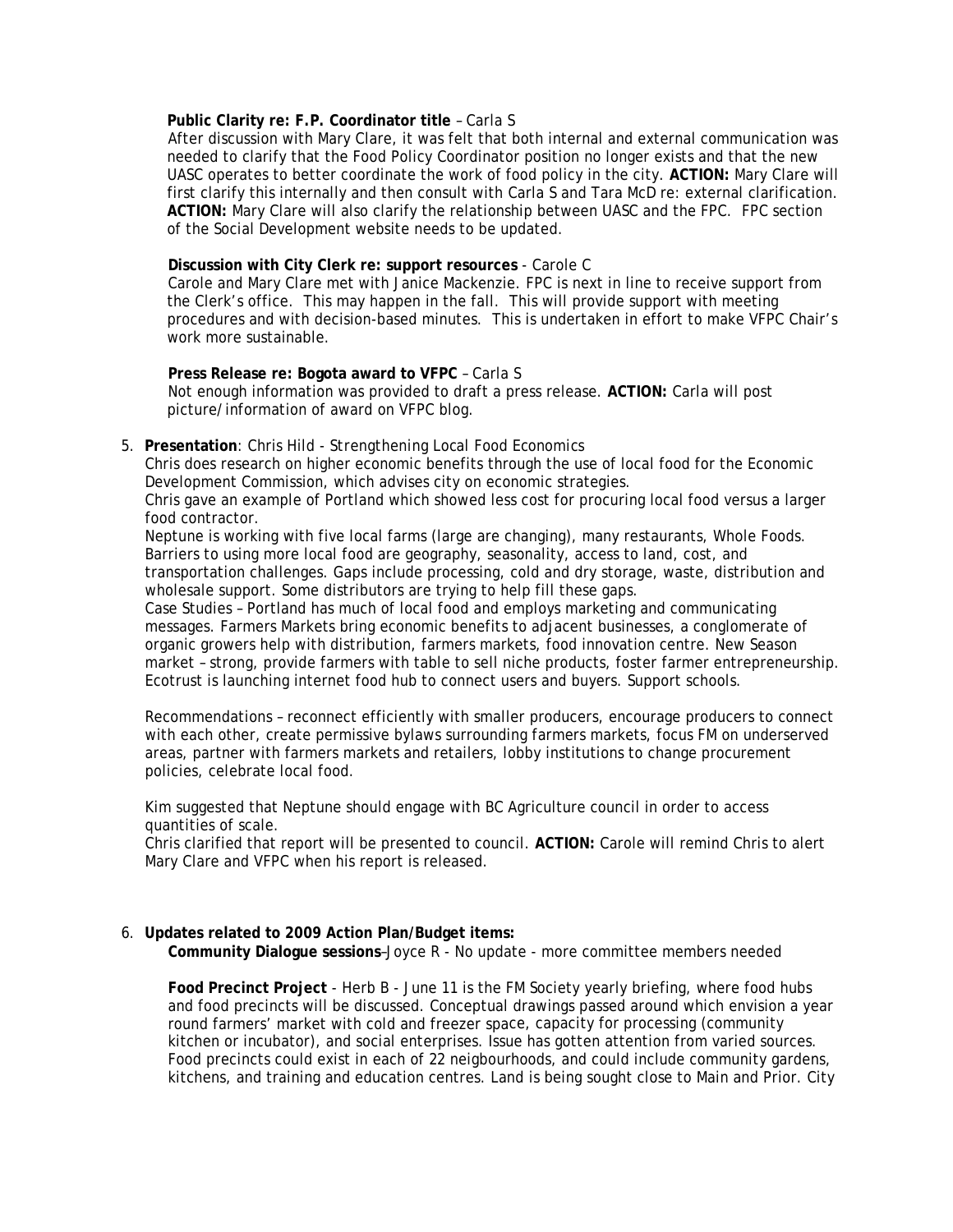has had 3 markets of its kind in its history. Greenest City Team and HB Lanarc are putting together a food plan for Vancouver.

#### **Institutional Food Purchasing Policy** (BCGEU)– Andre LaR -

BCGEU advocates local procurement by municipalities and has proposed working with VFPC in Vancouver. **ACTION:** Herb/Janine to email background IFPP docs to Andre and Carole. **Joanne** will join committee. Erika is interested in ethical local production.

#### **Fundraising options** – Doug A

 A fundraising strategy needs to be developed, Joanne will join committee. Fuller discussion tabled until July meeting.

## 7: **New Business**

#### **Engaging the retailers** – David T

 Attempts at engaging large-scale retailers have been unsuccessful to date, suggestions welcome. Possible topic for dialogue session, **ACTION:** David to coordinate with Joyce re: possible dialogue session.

#### **Charitable food systems –**

**ACTION:** Yona and Herb will put out framework.

#### **West Coast Seed initiative** – Carole C

WCS would like to release a kit to guide new gardeners to have a positive experience. Role of VFPC could be substantial or minimal, details to follow.

## **UBC CURA Grant** – Brent M

 A grant has been submitted to CURA (Community-University Research Alliance) by UBC Land and Food, Faculty of Education, VSB, VCH, and VFPC listed as partners. Grant, if obtained would provide \$1 million over 5 years to examine school systems as a model for institutional adaptation to climate change, and the role food plays in it. Brent is the community partner liaison. **ACTION:** Brent will circulate proposal.

#### **School Garden Project** – Brent M

A meeting with the Assistant Superintendent resulted in Brent agreeing to draft new policy for school gardens. It was noted that the VSB has hired a new grounds supervisor.

#### **Actions related to additional items from the meeting:**

**ACTION: Carole** to resend Action Plan with request to continue to sign-up for committees. **ACTION: Cale** will coordinate with Carole re: providing food for the meetings **ACTION: Helen and Cease** to contact Carla regarding contributing to the blog. **ACTION: Janine and Carole** to request titles of key books that can be reviewed by FPC members for Barbara Jo's Books to Cooks. Book reviews can be posted to the blog.

## 8. **Motion to Adjourn**

Moved by David, seconded by Joanne, carried unanimously.

Meeting adjourned at 8:39pm.